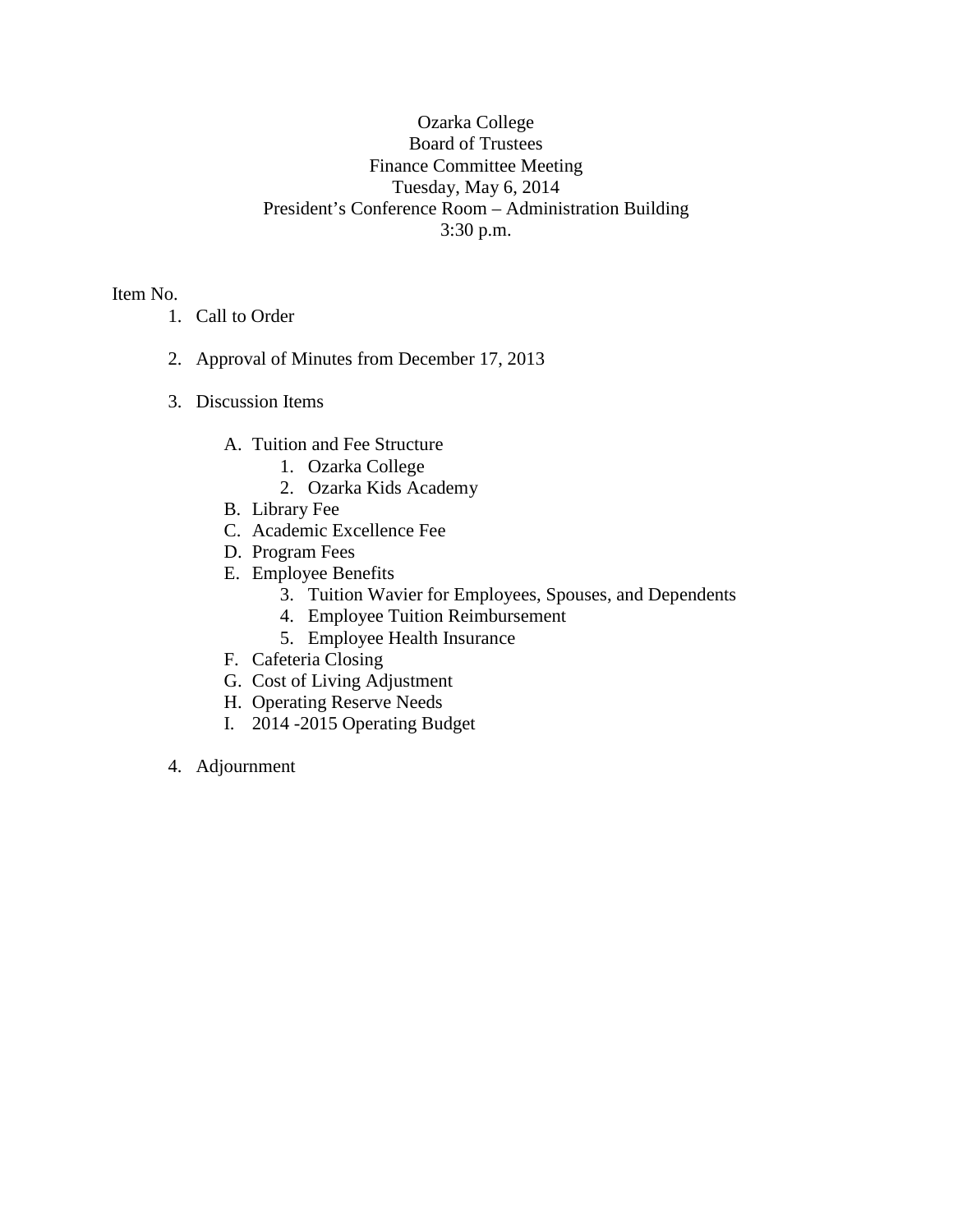Ozarka College Board of Trustees Finance Committee Meeting Discussion Item A.1 – Tuition and Fee Structure/Ozarka College

Rationale:

Ozarka College has seen significant changes over the past few years and has many other exciting events either underway or that will be implemented in the next couple of years. During the last five years we have seen an enrollment growth of over 30%, the largest of any two-year college in the state. We have increased our full-time workforce 13% by creating new positions and adding 16 new faculty and staff members. In addition we have either enhanced, added or will be starting new academic programs – including Health Information Technology, Criminal Justice, Early Childhood Development, Nursing, Culinary, Hospitality, Information Technology and Aviation. We have also added a new student services/classroom building and amphitheater on the Mtn. View campus and have entered the construction phase of a new student services center on the Melbourne campus. Although these changes were much needed and have benefited our students and communities, the "growth" has also led to greater financial obligations for the institution. All of these accomplishments have been made during a time when we have experienced level funding from the state, and is one of the higher education institutions below 75% of adequate state funding.

A tuition increase of \$5.00 per credit for both in-state and out-of-state tuition is being recommended. Also, a \$25.00 per semester increase to the existing technology fee is being proposed. In addition, a \$10.00 increase to the existing web fee is also being requested. The web fee is a course specific fee that only applies to courses being delivered via Internet. The fees will be effective July 1, 2014 and the income generated from the increases in tuition fees will be used for operating expenses.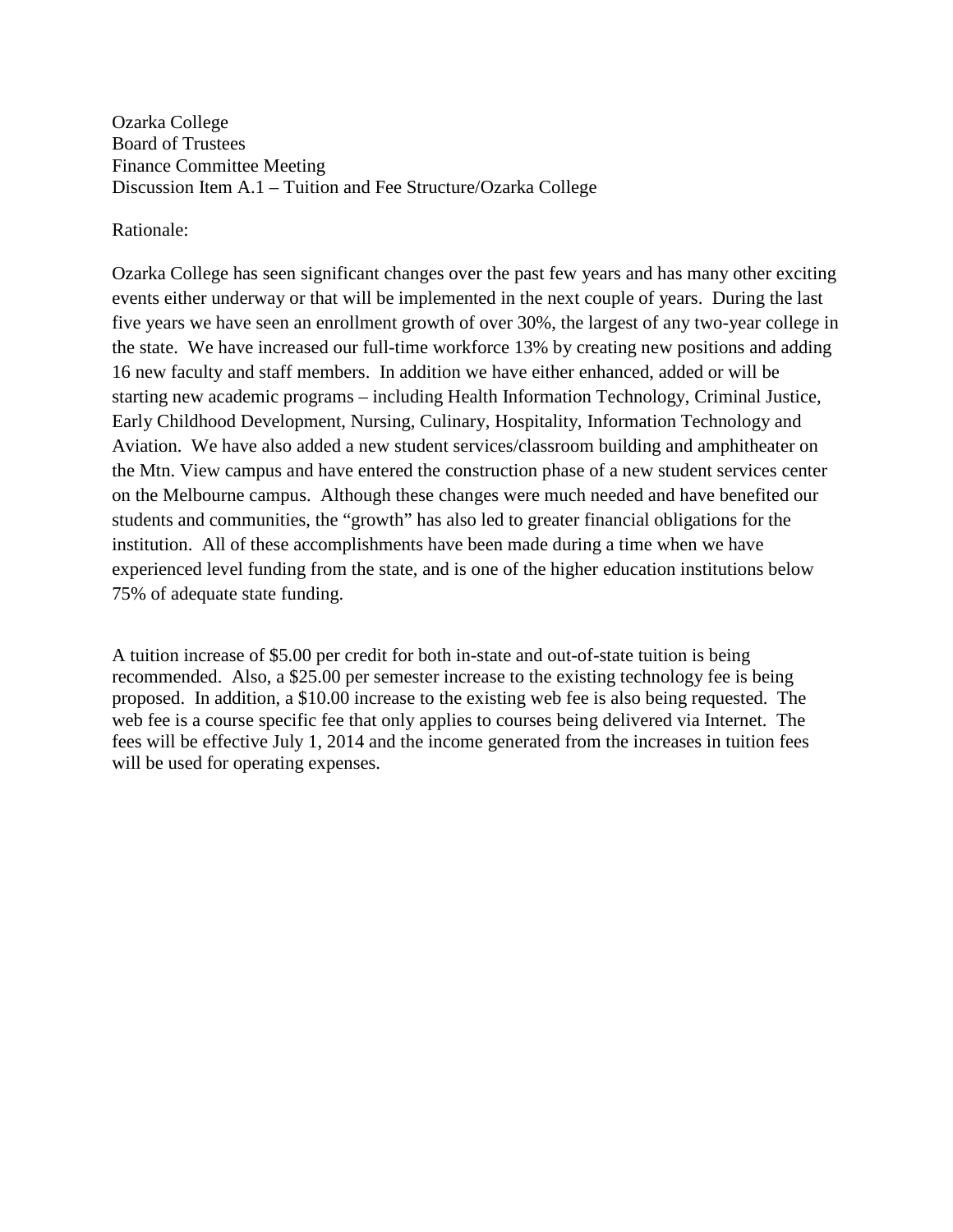Ozarka College Board of Trustees Finance Committee Meeting Discussion Item A.2 – Tuition and Fee Structure/Ozarka Kids Academy

Rationale:

In 2011, The City of Melbourne obtained a grant from the Arkansas Economic Development Commission to expand the Ozarka Kids Academy. The expansion provided the space and the capability for the facility to expand and provide services to a maximum of 83 children. To comply with licensing regulations and provide quality child care additional staff was hired. Increases in operating costs associated with food, classroom equipment, supplies and other dayto-day costs have occurred over the past few years. To help offset the increased personnel and operating expenses, a fee increase of \$10.00 per week per child is necessary.

Child care rates have not been increased since January 2012. The current rates for the Ozarka Kids Academy are \$95.00 per week for infants and toddlers and \$80.00 per week for preschool children. Average rates for child care facilities in the surrounding counties are \$104.00 per week for infants and toddlers and \$94.00 per week for preschool children.

A fee increase for the Ozarka Kids Academy of \$10.00 per week per child is being requested. This change in the fee structure would be effective July 1, 2014 and increase the weekly rates to \$105.00 for infants and toddlers and \$90.00 for preschool children.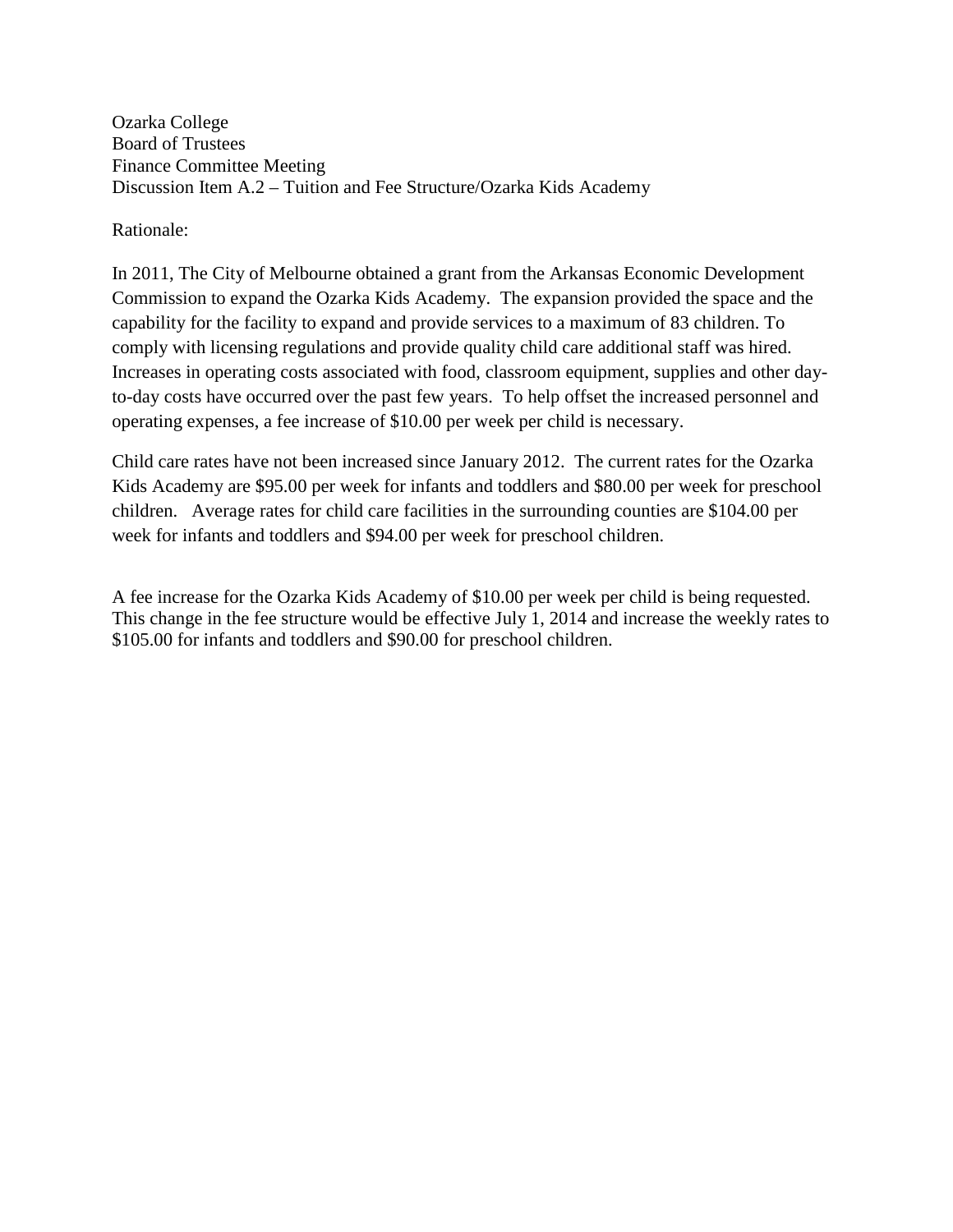Ozarka College Board of Trustees Finance Committee Meeting Discussion Item B – Library Fee

Rationale:

The Ozarka College Library directly supports student accomplishment of two of the Ozarka College General Education Outcomes: Critical Thinking and Communication. Under Critical Thinking, students investigate new ideas and concepts through traditional and electronic library resources, seek forms of credible information through print and electronic means, and subsequently analyze and appraise this information to construct ideas. In support of the Communication outcome, students then express these ideas, often through written expression. Both outcomes require traditional library resources, electronic library resources, and printer access.

To help offset the costs of providing numerous electronic databases and on-line periodical subscriptions to facilitate research for student assignments and papers, a new Library Fee of \$2.00 per credit hours is being requested. This fee will be effective July 1, 2014.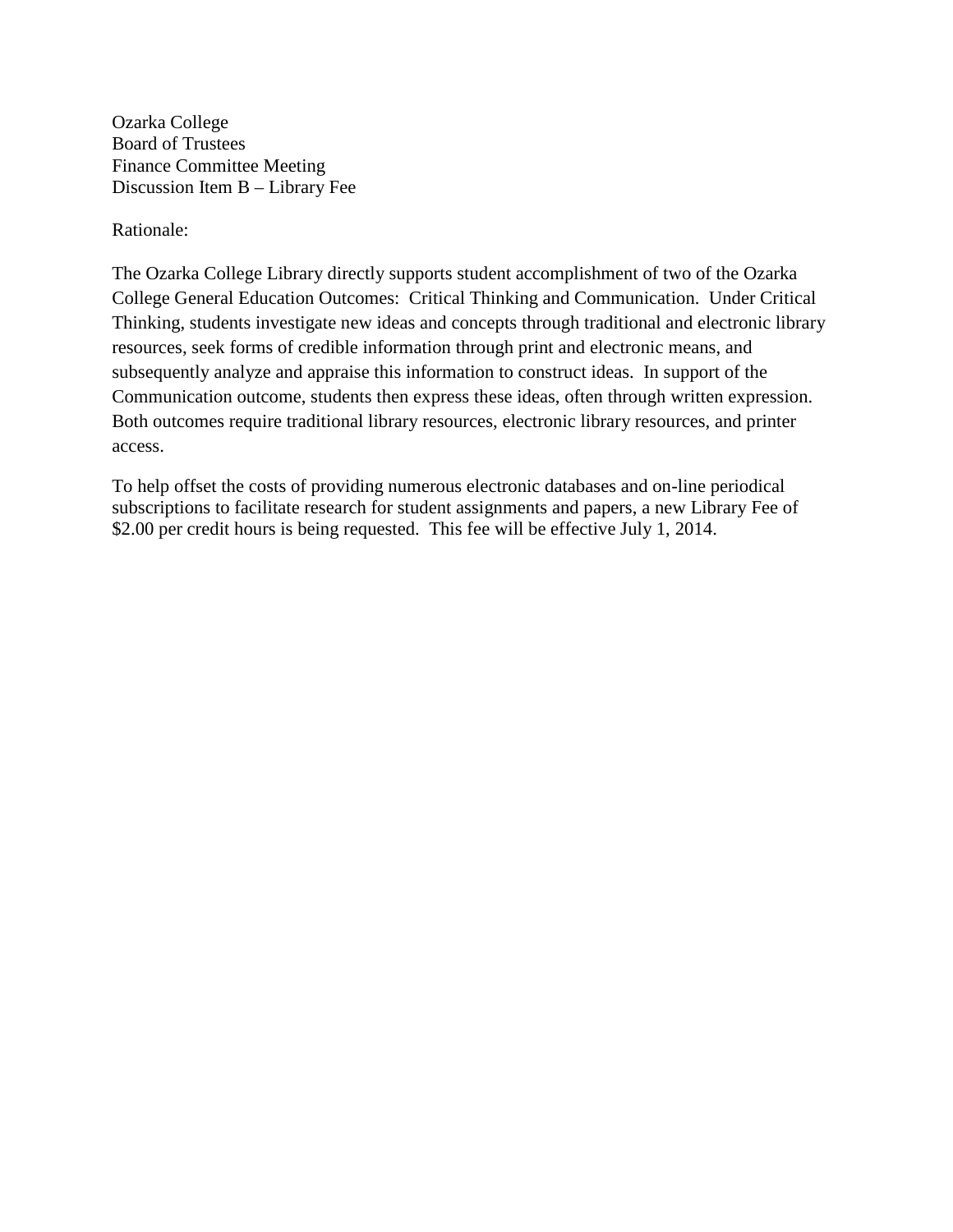Ozarka College Board of Trustees Finance Committee Meeting Discussion Item C – Academic Excellence Fee

Rationale:

Ozarka College currently provides inventory/skills assessment services, placement testing, tutoring, resume workshops and other services to promote student success. Many of these services are provided to students who meet specific criteria and are funded via federal or state grants. Students who do not meet the grant guidelines receive the same services provided by institutional personnel and funding. Due to recent decreases in grant funding and budgetary constraints imposed by level state funding, it is necessary to seek funding to continue offering these services to our students.

To help offset the costs of providing the needed testing and other services needed to promote student success, a new Academic Excellence fee of \$2.00 per credit hours is being requested. This fee will be effective July 1, 2014.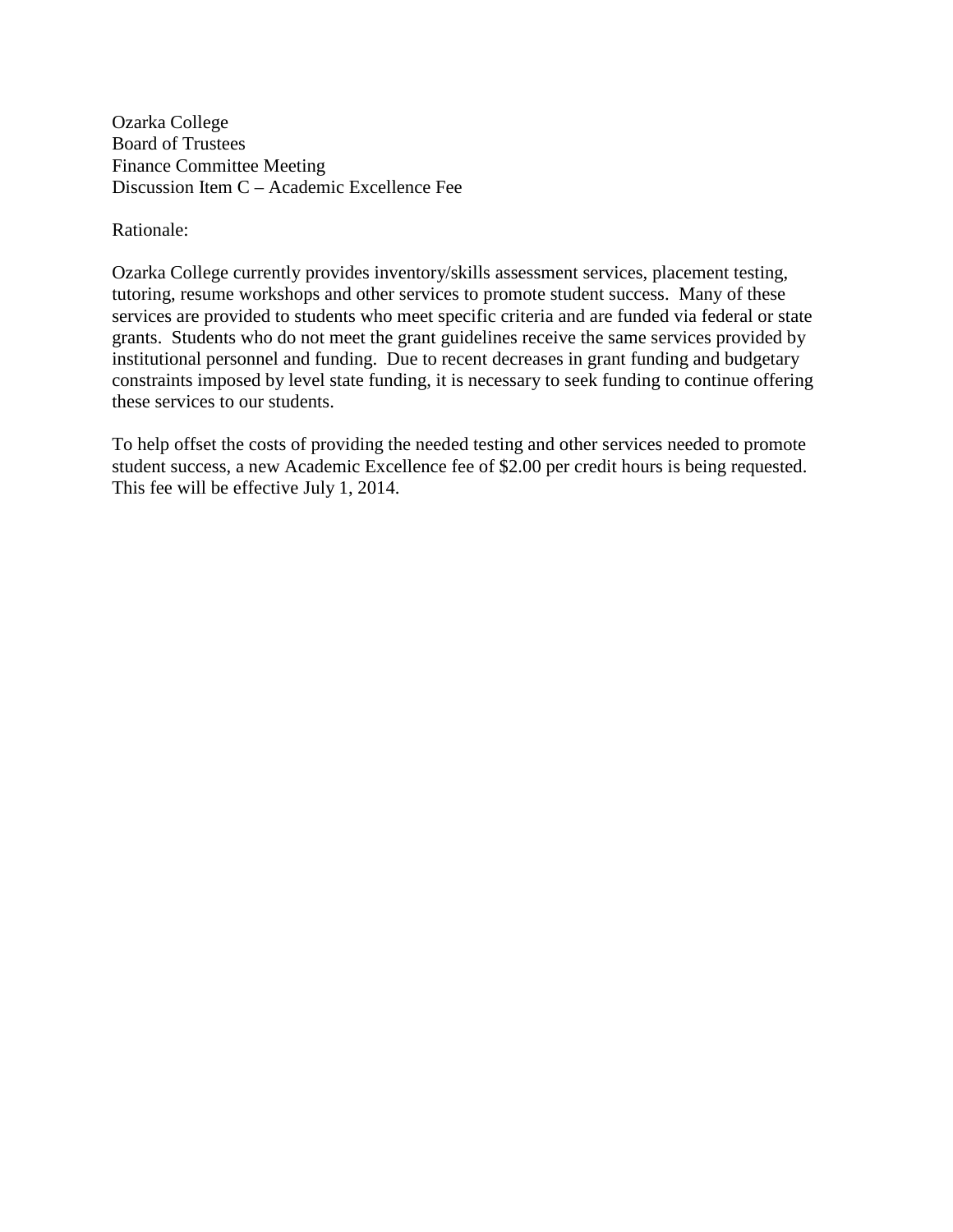Ozarka College Board of Trustees Finance Committee Meeting Discussion Item D – Program Fees

Rationale:

Technical programs use a variety of consumable supplies during the course of a semester for educational purposes.

To help offset the growing costs of the supplies needed for classroom and laboratory instruction additional or new program fees need to be assessed.

A \$10.00 per semester increase to the existing Automotive and Culinary Program Fees is being requested. This increase would bring the current program fees to \$60.00 per semester. In addition, to provide consistency across the technical programs, a new fee of \$60.00 per semester is proposed for each of the following technical programs: Health Information, Hospitality, and Information Systems Technology.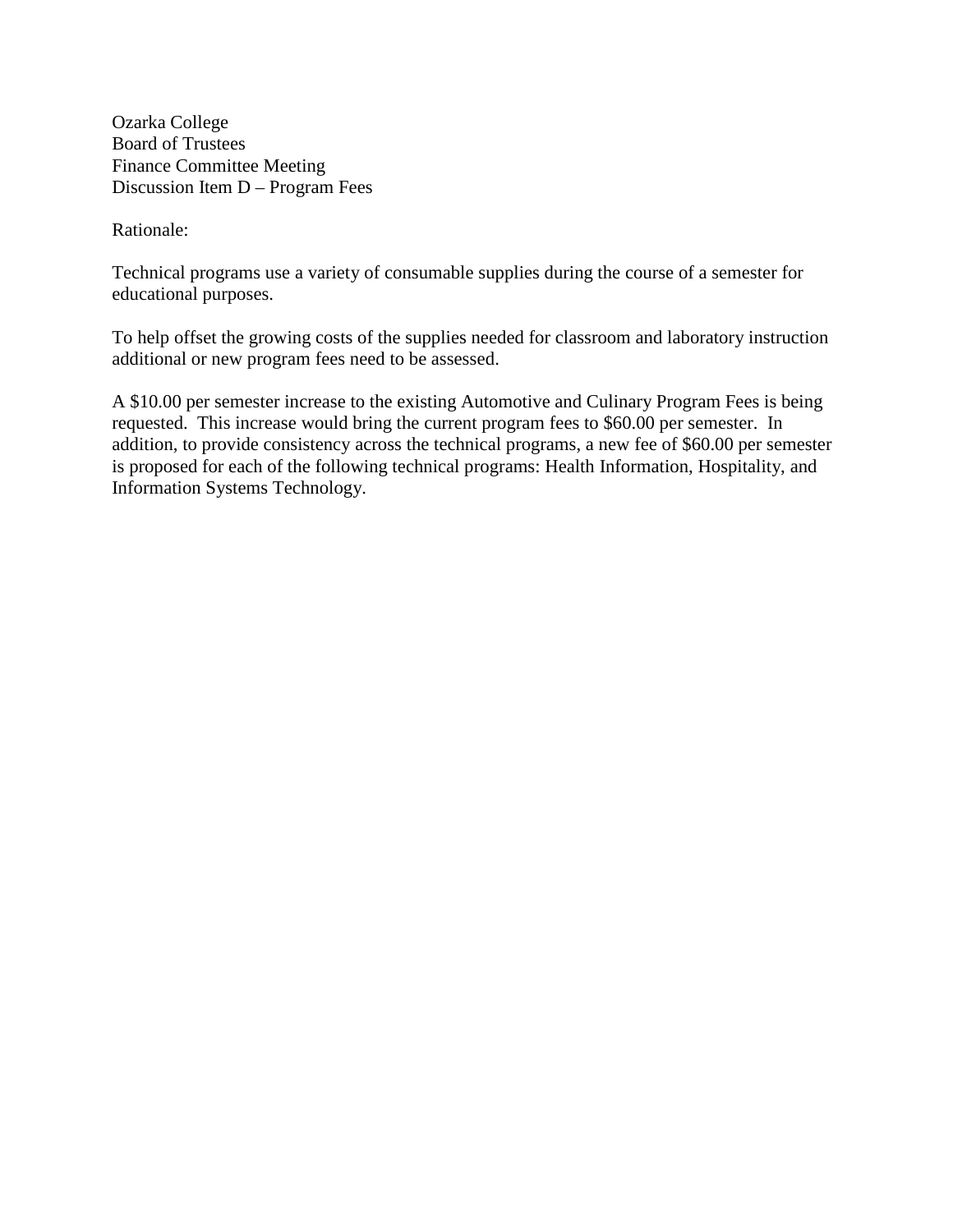Ozarka College Board of Trustees Finance Committee Meeting Discussion Item E.1 – Employee Benefits/Tuition Waiver for Employees, Spouses, and Dependents

Rationale:

Ozarka College has a very generous benefit package and currently offers an employee tuition waiver for employees, their spouses and dependent children. A comparison of other higher education institutions revealed that changes should be made to our existing practice to more closely align with other colleges. The following changes are recommended to be effective on July 1, 2014, and apply to current employees and spouses and dependent children of an employee who has not previously been in a degree seeking program or who is enrolling as a firsttime full-time student:

- (1) Employees are not eligible for a tuition waiver for themselves, their spouse or dependent child until they have been employed for a minimum of six months.
- (2) Employees who have completed a 6 month probationary period will be eligible for a **100% tuition only** waiver for a maximum of 6 hours per semester. The employee will be responsible for all additional fees. Additional hours may be taken at the employee's expense. All courses must be scheduled outside of the employee's normal working hours. This differs from the current practice of waiving both the tuition and infrastructure fees for a maximum of 6 hours per semester.
- (3) The spouse and/or dependent child of an employee who has completed a 6 month probationary period (as verified by the most recent tax return) will be eligible for a **50% tuition only** waiver. The employee will be responsible for the remaining tuition and all additional fees. This differs from the current practice of waiving both the tuition and infrastructure fees for spouses and dependent children.
- (4) Spouses and dependent children of employees who have not previously been in a degree seeking program or who are enrolling as a first-time full time student after July 1, 2014 will be eligible for a 50% tuition only waiver. All applicable fees will be the responsibility of the student.
- (5) Spouses and dependent children of employees are enrolled in a degree seeking program during the 2014 fiscal year will be "grandfathered in" under the employee tuition waiver guidelines in effect as of June 30, 2014 and will have a period two (2) years to complete their program or degree. Should the program or degree they are enrolled in as of July 1, 2014, not be completed by June 30, 2016, the 50% tuition only waiver detailed in item 3 above will become effective.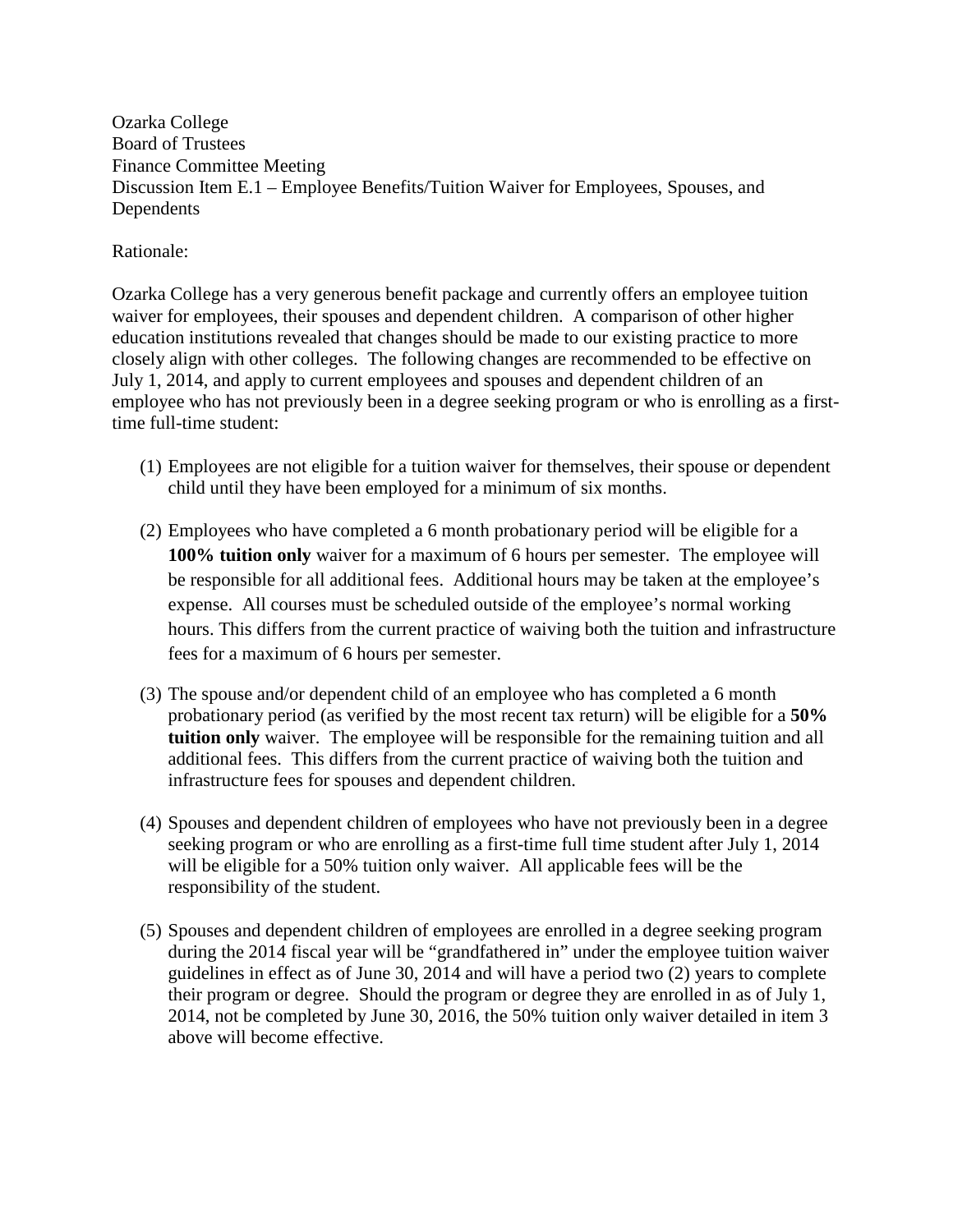Ozarka College Board of Trustees Finance Committee Meeting Discussion Item E.2 – Employee Benefits/Employee Tuition Reimbursement

## Rationale:

Ozarka College has a very generous benefit package and currently offers an employee tuition reimbursement for employees to continue their education by pursing degrees for either "personal and professional enrichment" or "institutional need." A comparison of other higher education institutions revealed that changes should be made to our existing practice to more closely align with other colleges. The following changes are recommended to be effective on July 1, 2014:

- (1) Employees who are not enrolled or have been receiving a tuition reimbursement will be permitted to request a tuition reimbursement for "professional and personal enrichment" purposes for the 2015 fiscal year.
- (2) Employees who have been approved and are actively pursuing a degree for "professional and personal enrichment" as of June 30, 2014, will receive employee tuition reimbursements for a period of one year. If a degree has not been awarded as of June 30, 2015, additional courses taken to complete the degree program will be the sole responsibility of the individual.
- (3) Employees who are approved for degree programs qualifying as "institutional need" will continue to receive tuition reimbursements as provided for in the policy effective June 30, 2014.
- (4) All employees receiving employee tuition reimbursements during the 2015 fiscal year will adhere to the commitment to continue working stipulations provided in BP 2.62.
- (5) The employee tuition reimbursement policy will be reviewed yearly to determine if it can be supported by the annual operating budget.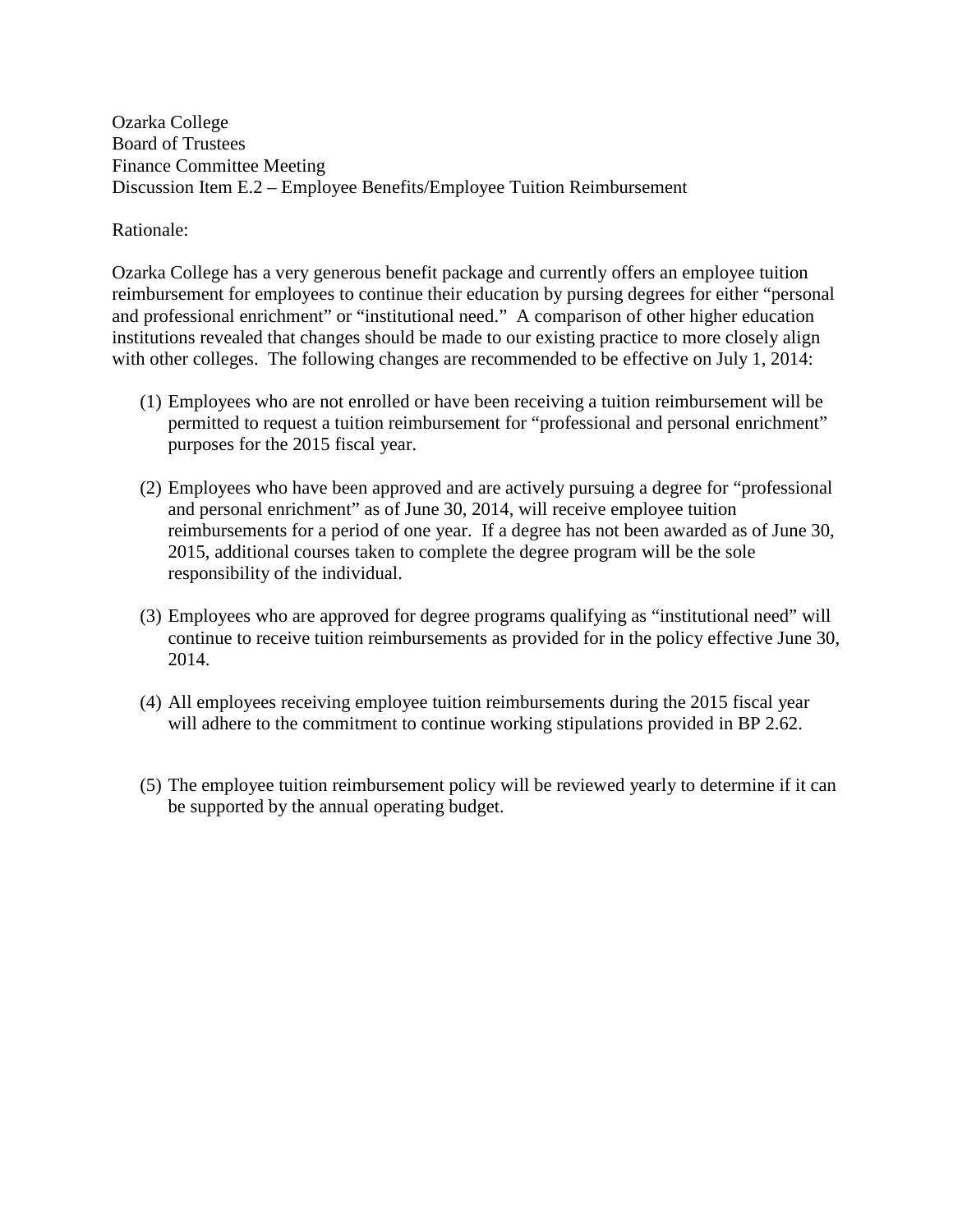Ozarka College Board of Trustees Finance Committee Meeting Discussion Item E.3 – Employee Benefits/Health Insurance Rationale:

Ozarka College has a very generous benefit package and currently pays over 85% of the total premium for employees enrolled in either the single or family coverage plan. A comparison of other higher education institutions revealed that changes should be made to our existing practice to more closely align with other colleges. The following changes are recommended to be effective on July 1, 2014:

- (1) For employees hired on or after July 1, 2014, depending upon the health insurance coverage selected, Ozarka College will pay \$5,184 per year for employee only coverage (either PPO or indemnity) and \$7,255 per year for employees selecting family coverage (either PPO or indemnity).
- (2) Employees receiving health insurance benefits as of June 30, 2014, will continue to receive the same benefit that was in effect for the fiscal year 2014.
- (3) Any increases in the total insurance premium effective July 1, 2014 or after that **cannot** be absorbed by the institution will be the responsibility of the employee regardless of their hire date.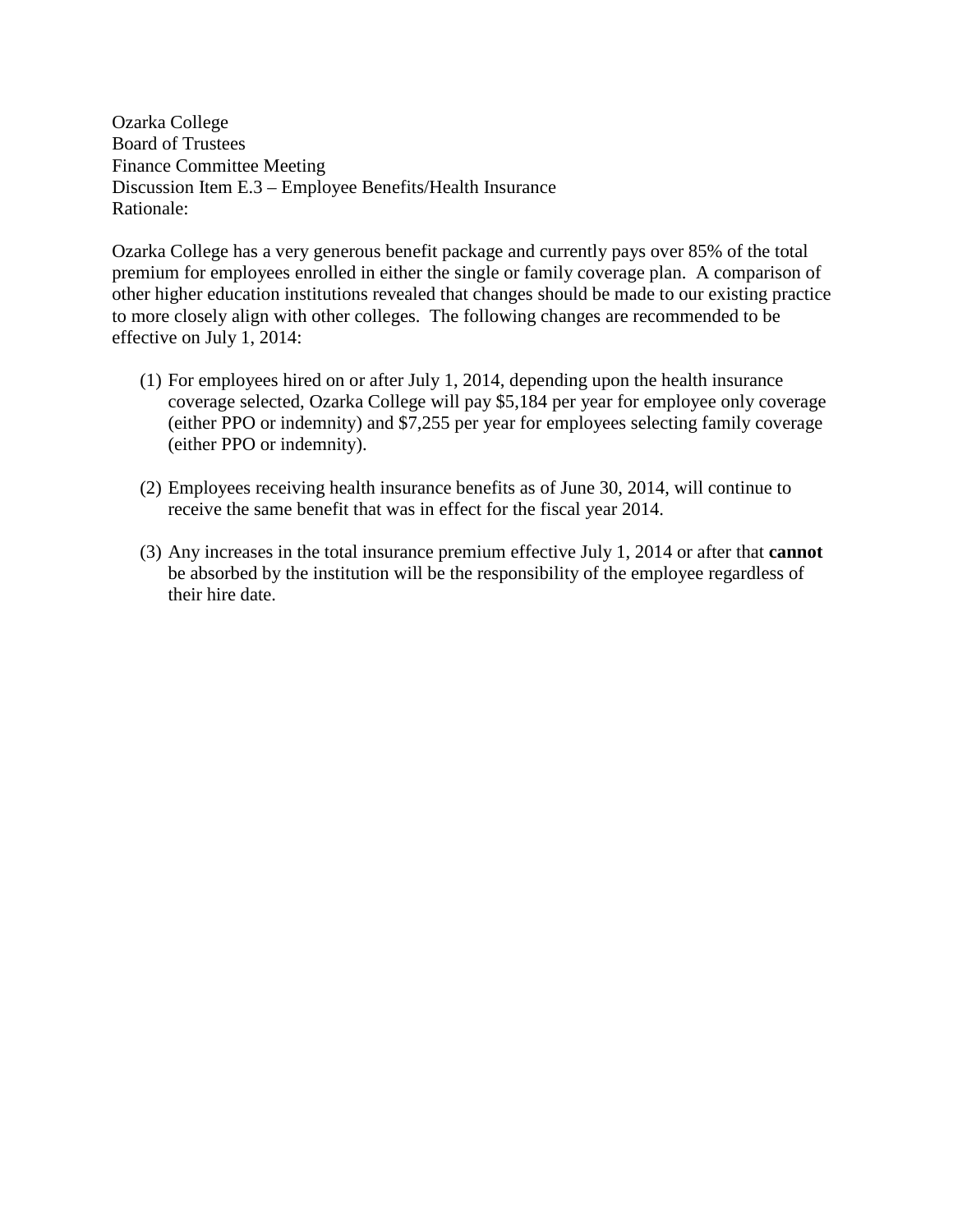Board of Trustees Finance Committee Meeting Discussion Item F – Cafeteria Closing

Rationale:

The Ozarka College Cafeteria was originally set up on the same model as a high school cafeteria where students were bussed to campus and stayed at that location for the entire day. This method worked in those early years; however, the College has transitioned from a technical school and that model no longer is functional. Although the cafeteria has provided a service to students, employees and the community, it has continuously operated at a loss.

With the construction of the new student services center on the Melbourne campus and the anticipated role that the Culinary Department will play in the Café located within the facility, we will be closing the Ozarka College Cafeteria effective June 30, 2014 and reassigning the cafeteria staff to other positions within the College.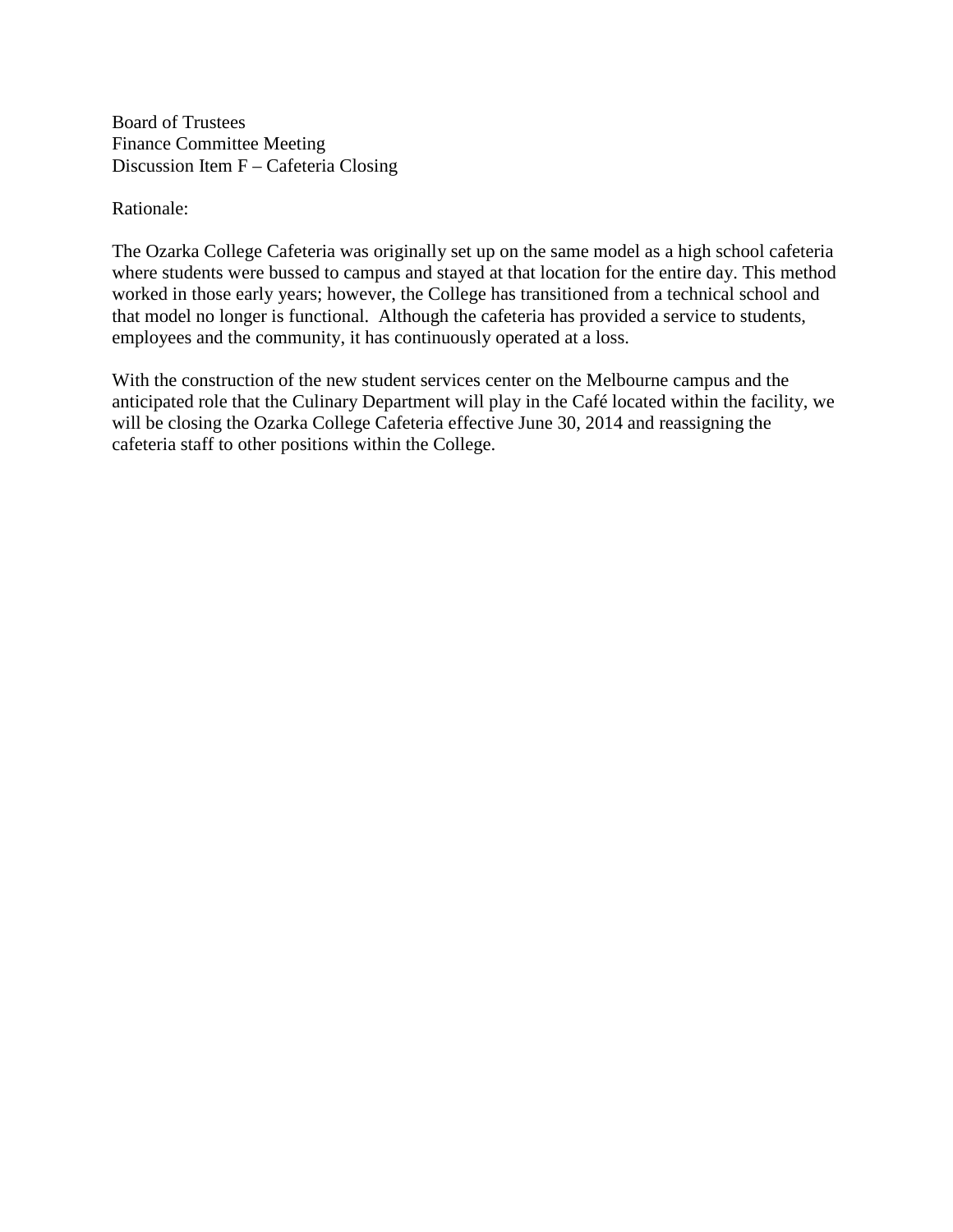Board of Trustees Finance Committee Meeting Discussion Item G – Cost of Living Adjustment

Rationale:

Ozarka College is fortunate to have such a dedicated and conscientious workforce. In recognition of this, the Administration recommends that a one percent (1%) cost of living adjustment be effective July 1, 2014 for all eligible faculty, staff, and administrative personnel.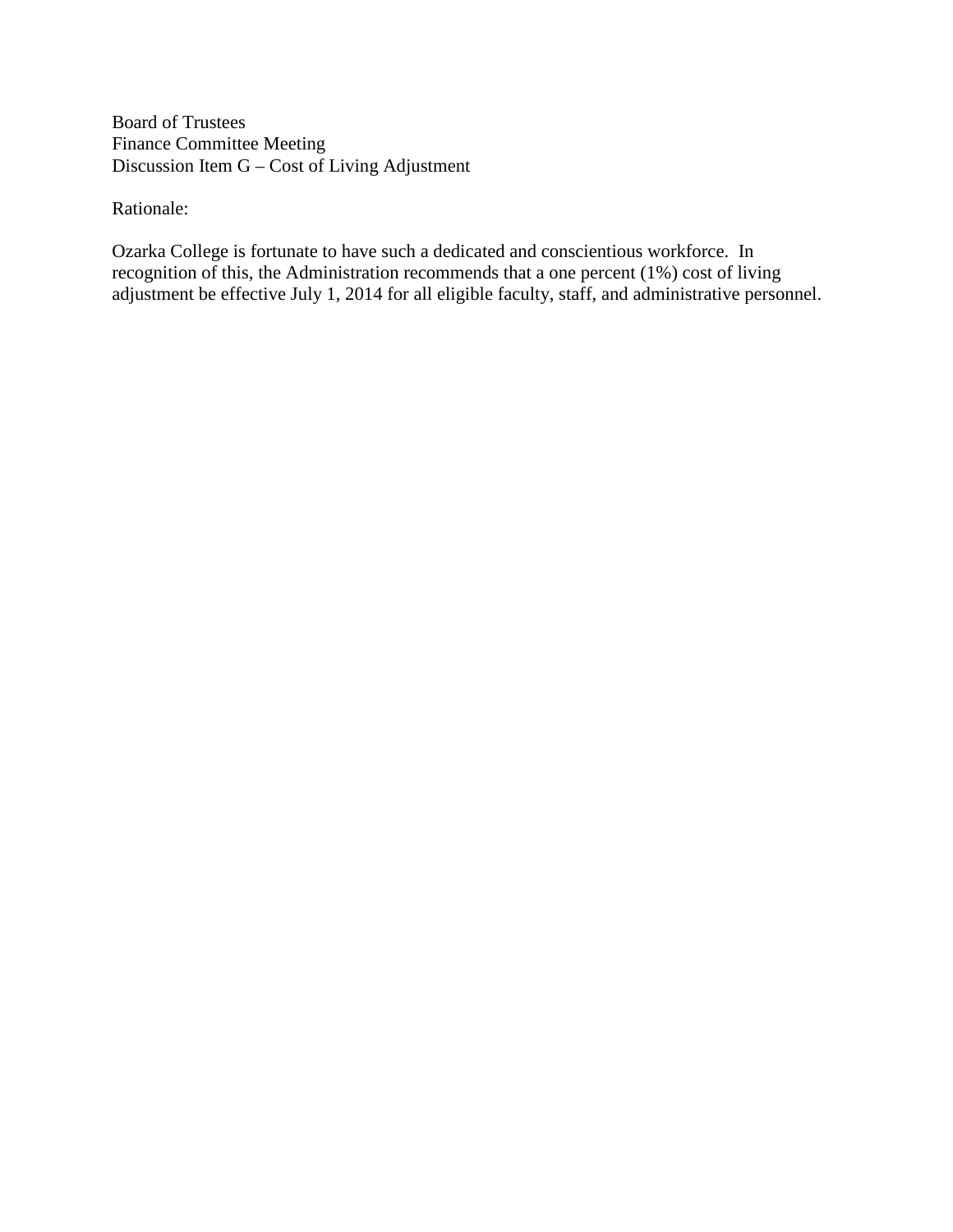Board of Trustees Finance Committee Meeting Discussion Item H – Operating Reserve Needs

Rationale:

With the construction of a new student services center underway it is estimated that a minimum of \$350,000 will be needed to equip and furnish the facility. Bond proceeds and plant fund reserves were designated for the construction of the building. Ozarka's Foundation Board is conducting a capital campaign and the proceeds raised will be used to equip and furnish the student services center.

Thru the capital campaign and other efforts, approximately \$150,000 has been received to date. To ensure that the building is properly furnished and equipped when opened, it is being recommended that the Board approve the release of up to \$200,000 of the operating reserve funds for this purpose.